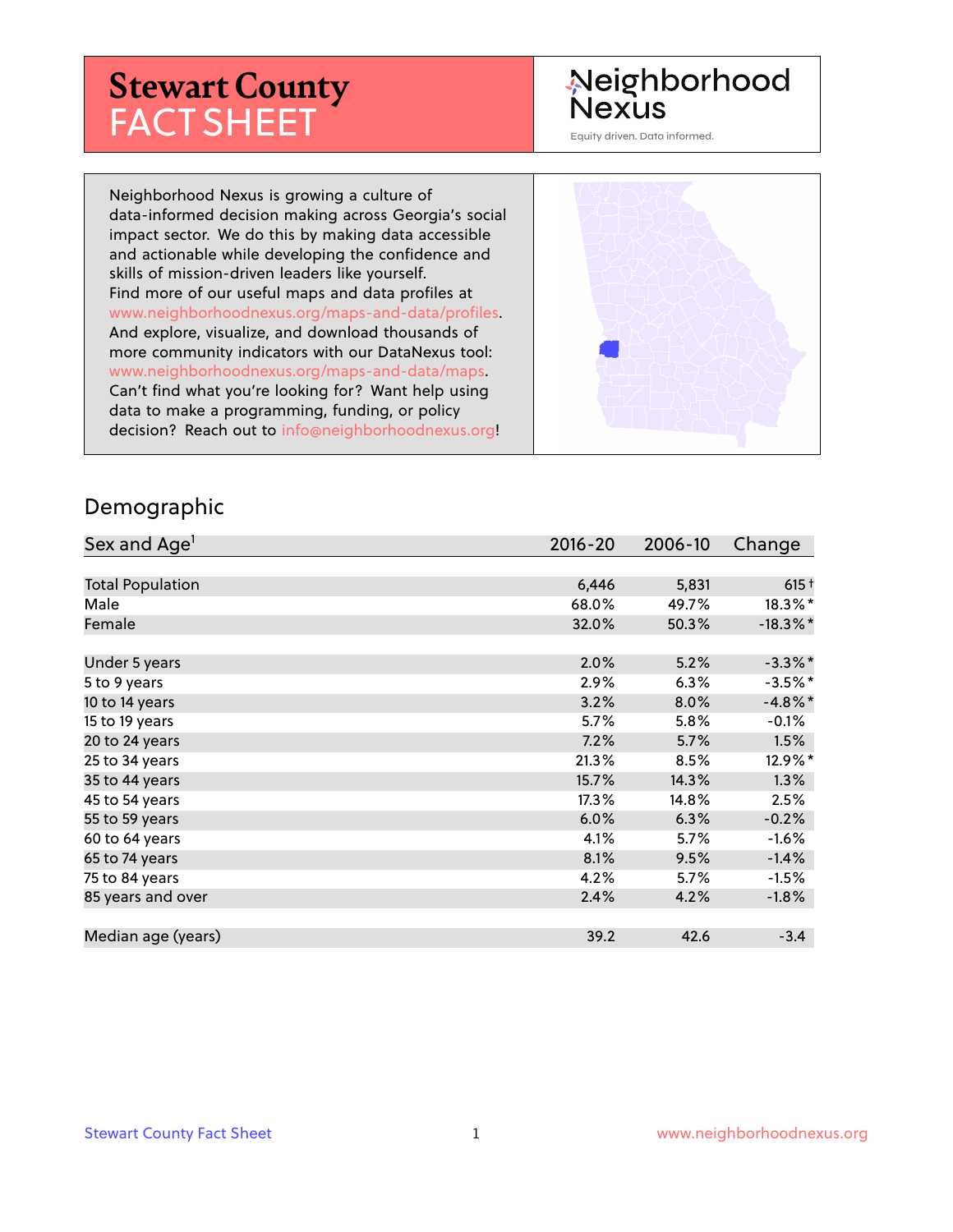# Demographic, continued...

| Race <sup>2</sup>                                            | $2016 - 20$ | 2006-10 | Change      |
|--------------------------------------------------------------|-------------|---------|-------------|
| <b>Total population</b>                                      | 6,446       | 5,831   | $615+$      |
| One race                                                     | 98.9%       | 99.1%   | $-0.3%$     |
| White                                                        | 23.5%       | 36.2%   | $-12.7%$ *  |
| <b>Black or African American</b>                             | 57.4%       | 62.7%   | $-5.3%$     |
| American Indian and Alaska Native                            | 0.3%        | 0.0%    | 0.3%        |
| Asian                                                        | 3.1%        | 0.2%    | $2.9\%$ *   |
| Native Hawaiian and Other Pacific Islander                   | 0.0%        | 0.0%    | 0.0%        |
| Some other race                                              | 14.7%       | 0.0%    | 14.7%*      |
| Two or more races                                            | 1.1%        | 0.9%    | 0.3%        |
| Race alone or in combination with other race(s) <sup>3</sup> | $2016 - 20$ | 2006-10 | Change      |
| Total population                                             | 6,446       | 5,831   | $615+$      |
| White                                                        | 24.6%       | 36.6%   | $-12.0\%$ * |
| <b>Black or African American</b>                             | 57.4%       | 63.3%   | $-5.9%$     |
| American Indian and Alaska Native                            | 0.8%        | 0.0%    | 0.8%        |
| Asian                                                        | 3.1%        | 0.8%    | $2.3\%$ *   |
| Native Hawaiian and Other Pacific Islander                   | 0.0%        | 0.2%    | $-0.2%$     |
| Some other race                                              | 15.3%       | 0.0%    | 15.3%*      |
| Hispanic or Latino and Race <sup>4</sup>                     | $2016 - 20$ | 2006-10 | Change      |
| <b>Total population</b>                                      | 6,446       | 5,831   | $615+$      |
| Hispanic or Latino (of any race)                             | 15.8%       | 0.6%    | 15.2%*      |
| Not Hispanic or Latino                                       | 84.2%       | 99.4%   | $-15.2\%$ * |
| White alone                                                  | 22.6%       | 35.9%   | $-13.3\%$ * |
| Black or African American alone                              | 57.0%       | 62.7%   | $-5.7%$     |
| American Indian and Alaska Native alone                      | 0.3%        | $0.0\%$ | 0.3%        |
| Asian alone                                                  | 3.1%        | 0.2%    | $2.9\%$ *   |
| Native Hawaiian and Other Pacific Islander alone             | 0.0%        | 0.0%    | 0.0%        |
| Some other race alone                                        | 0.7%        | 0.0%    | 0.7%        |
| Two or more races                                            | 0.5%        | 0.6%    | $-0.1%$     |
| U.S. Citizenship Status <sup>5</sup>                         | $2016 - 20$ | 2006-10 | Change      |
| Foreign-born population                                      | 1,825       | 26      | 1,799*      |
| Naturalized U.S. citizen                                     | 3.2%        | 23.1%   | $-19.9%$    |
| Not a U.S. citizen                                           | 96.8%       | 76.9%   | 19.9%       |
| Citizen, Voting Age Population <sup>6</sup>                  | $2016 - 20$ | 2006-10 | Change      |
| Citizen, 18 and over population                              | 3,935       | 4,456   | $-521*$     |
| Male                                                         | 55.8%       | 46.7%   | $9.0\%$ *   |
| Female                                                       | 44.2%       | 53.3%   | $-9.0\%$ *  |
|                                                              |             |         |             |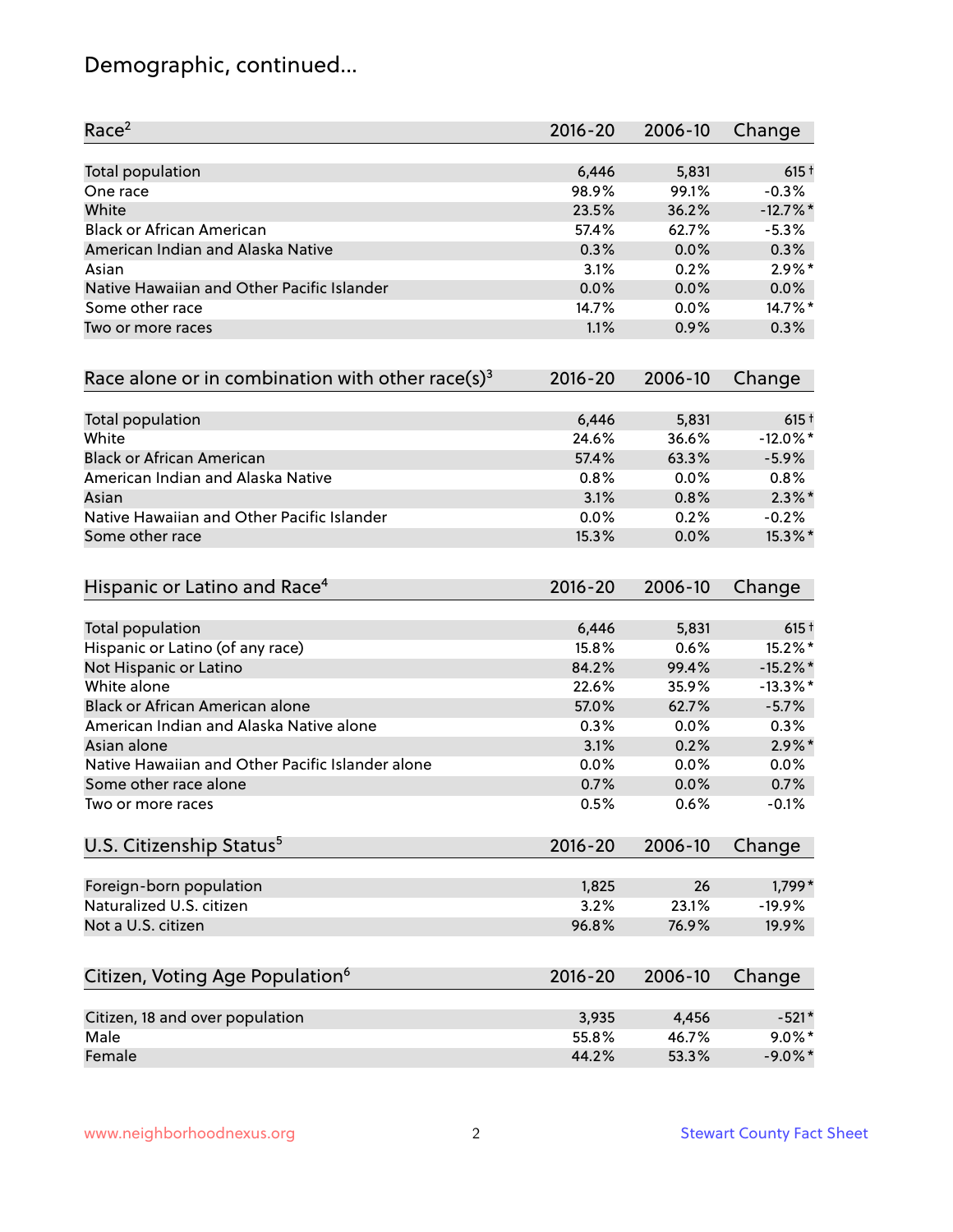#### Economic

| Income <sup>7</sup>                                 | $2016 - 20$ | 2006-10 | Change             |
|-----------------------------------------------------|-------------|---------|--------------------|
|                                                     |             |         |                    |
| All households                                      | 1,845       | 2,248   | $-403*$            |
| Less than \$10,000                                  | 7.7%        | 17.3%   | $-9.6%$ *          |
| \$10,000 to \$14,999                                | 13.4%       | 11.4%   | 2.0%               |
| \$15,000 to \$24,999                                | 18.9%       | 15.0%   | 3.9%               |
| \$25,000 to \$34,999                                | 10.9%       | 11.9%   | $-0.9%$            |
| \$35,000 to \$49,999                                | 19.4%       | 16.1%   | 3.3%               |
| \$50,000 to \$74,999                                | 10.9%       | 13.4%   | $-2.5%$            |
| \$75,000 to \$99,999                                | 8.1%        | 10.9%   | $-2.8%$            |
| \$100,000 to \$149,999                              | 6.1%        | 3.6%    | 2.5%               |
| \$150,000 to \$199,999                              | 2.0%        | 0.0%    | 2.0%               |
| \$200,000 or more                                   | 2.6%        | 0.3%    | $2.3\%$ *          |
| Median household income (dollars)                   | 34,028      | 30,954  | 3,074              |
| Mean household income (dollars)                     | 49,419      | 38,340  | 11,079*            |
| With earnings                                       | 63.0%       | 63.8%   | $-0.8%$            |
| Mean earnings (dollars)                             | 42,088      | 41,805  | 283                |
| <b>With Social Security</b>                         | 42.8%       | 42.1%   | 0.7%               |
| Mean Social Security income (dollars)               | 17,991      | 11,733  | $6,258*$           |
| With retirement income                              | 27.4%       | 20.7%   | 6.7%               |
| Mean retirement income (dollars)                    | 24,908      | 18,572  | $6,336*$           |
| With Supplemental Security Income                   | 13.3%       | 10.2%   | 3.0%               |
| Mean Supplemental Security Income (dollars)         | 13,002      | 6,730   | $6,272*$           |
| With cash public assistance income                  | 0.7%        | 0.9%    | $-0.2%$            |
| Mean cash public assistance income (dollars)        | (X)         | 3,150   | $(X)$ <sup>+</sup> |
| With Food Stamp/SNAP benefits in the past 12 months | 24.8%       | 23.8%   | 1.1%               |
|                                                     |             |         |                    |
| Families                                            | 1,099       | 1,413   | $-314*$            |
| Less than \$10,000                                  | 3.6%        | 12.0%   | $-8.3\%$ *         |
| \$10,000 to \$14,999                                | 5.2%        | 2.5%    | $2.7\%$ *          |
| \$15,000 to \$24,999                                | 18.9%       | 16.1%   | 2.8%               |
| \$25,000 to \$34,999                                | 7.9%        | 10.6%   | $-2.7%$            |
| \$35,000 to \$49,999                                | 34.5%       | 18.8%   | 15.7%*             |
| \$50,000 to \$74,999                                | 10.6%       | 18.1%   | $-7.5%$ *          |
| \$75,000 to \$99,999                                | 4.3%        | 15.9%   | $-11.6\%$ *        |
| \$100,000 to \$149,999                              | 8.9%        | 5.6%    | 3.3%               |
| \$150,000 to \$199,999                              | 3.3%        | 0.0%    | 3.3%               |
| \$200,000 or more                                   | 2.7%        | 0.4%    | $2.3\%$ *          |
| Median family income (dollars)                      | 39,589      | 41,673  | $-2,084$           |
| Mean family income (dollars)                        | 54,095      | 48,160  | 5,935*             |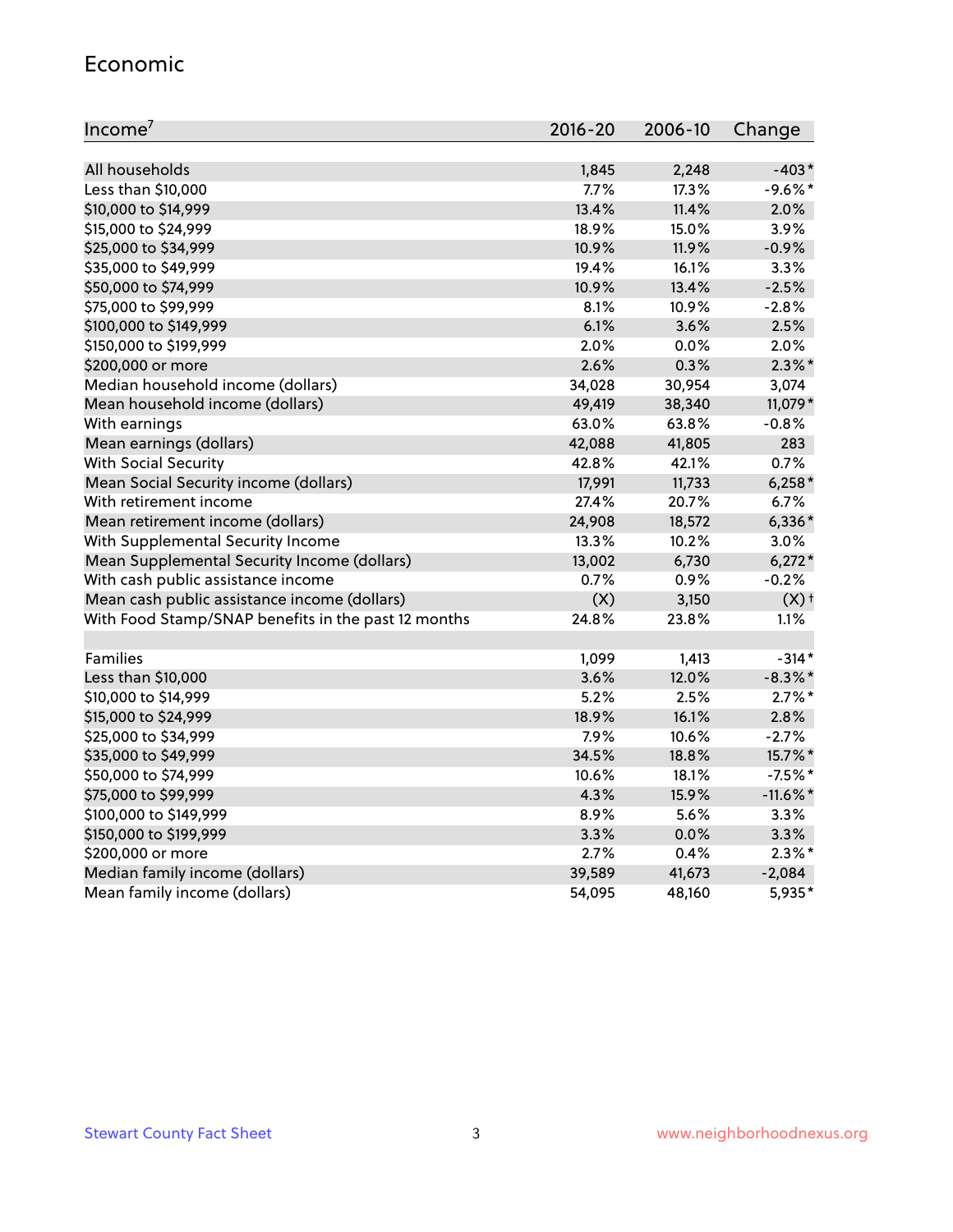#### Economic, continued...

| Income, continued <sup>8</sup>                           | $2016 - 20$ | 2006-10 | Change     |
|----------------------------------------------------------|-------------|---------|------------|
| Nonfamily households                                     | 746         | 835     | $-89$      |
|                                                          | 21,406      | 13,967  | 7,439*     |
| Median nonfamily income (dollars)                        |             |         |            |
| Mean nonfamily income (dollars)                          | 36,945      | 21,300  | 15,645*    |
| Median earnings for workers (dollars)                    | 23,101      | 22,917  | 184        |
| Median earnings for male full-time, year-round workers   | 26,361      | 29,936  | $-3,575$   |
| (dollars)                                                |             |         |            |
| Median earnings for female full-time, year-round workers | 31,375      | 29,653  | 1,722      |
| (dollars)                                                |             |         |            |
| Per capita income (dollars)                              | 17,244      | 15,612  | 1,632      |
|                                                          |             |         |            |
| Families and People Below Poverty Level <sup>9</sup>     | 2016-20     | 2006-10 | Change     |
|                                                          |             |         |            |
| <b>All families</b>                                      | 20.6%       | 18.5%   | 2.1%       |
| With related children under 18 years                     | 27.7%       | 28.8%   | $-1.2%$    |
| With related children under 5 years only                 | 0.0%        | 34.3%   | $-34.3%$   |
| Married couple families                                  | 6.1%        | 4.9%    | 1.2%       |
| With related children under 18 years                     | 4.7%        | 10.7%   | $-6.1%$    |
| With related children under 5 years only                 | 0.0%        | 9.7%    | $-9.7%$    |
| Families with female householder, no husband present     | 44.7%       | 44.6%   | 0.0%       |
| With related children under 18 years                     | 47.8%       | 58.4%   | $-10.6%$   |
| With related children under 5 years only                 | 0.0%        | 48.5%   | $-48.5%$ * |
|                                                          |             |         |            |
| All people                                               | 28.2%       | 24.2%   | 4.0%       |
| Under 18 years                                           | 39.4%       | 40.1%   | $-0.7%$    |
| Related children under 18 years                          | 39.4%       | 40.1%   | $-0.7%$    |
| Related children under 5 years                           | 58.3%       | 46.9%   | 11.4%      |
| Related children 5 to 17 years                           | 35.5%       | 38.1%   | $-2.6%$    |
| 18 years and over                                        | 25.8%       | 19.3%   | $6.5%$ *   |
| 18 to 64 years                                           | 27.9%       | 19.0%   | 8.9%*      |
| 65 years and over                                        | 19.0%       | 20.2%   | $-1.2%$    |
| People in families                                       | 24.1%       | 21.2%   | 3.0%       |
| Unrelated individuals 15 years and over                  | 44.2%       | 39.2%   | 5.1%       |
|                                                          |             |         |            |
| Non-Hispanic white people                                | 9.0%        | 2.7%    | $6.3\%$ *  |
| Black or African-American people                         | 37.6%       | 35.9%   | 1.7%       |
| Asian people                                             | 0.0%        | 0.0%    | $0.0\%$    |
| Hispanic or Latino people                                | 42.9%       | 100.0%  | $-57.1%$ † |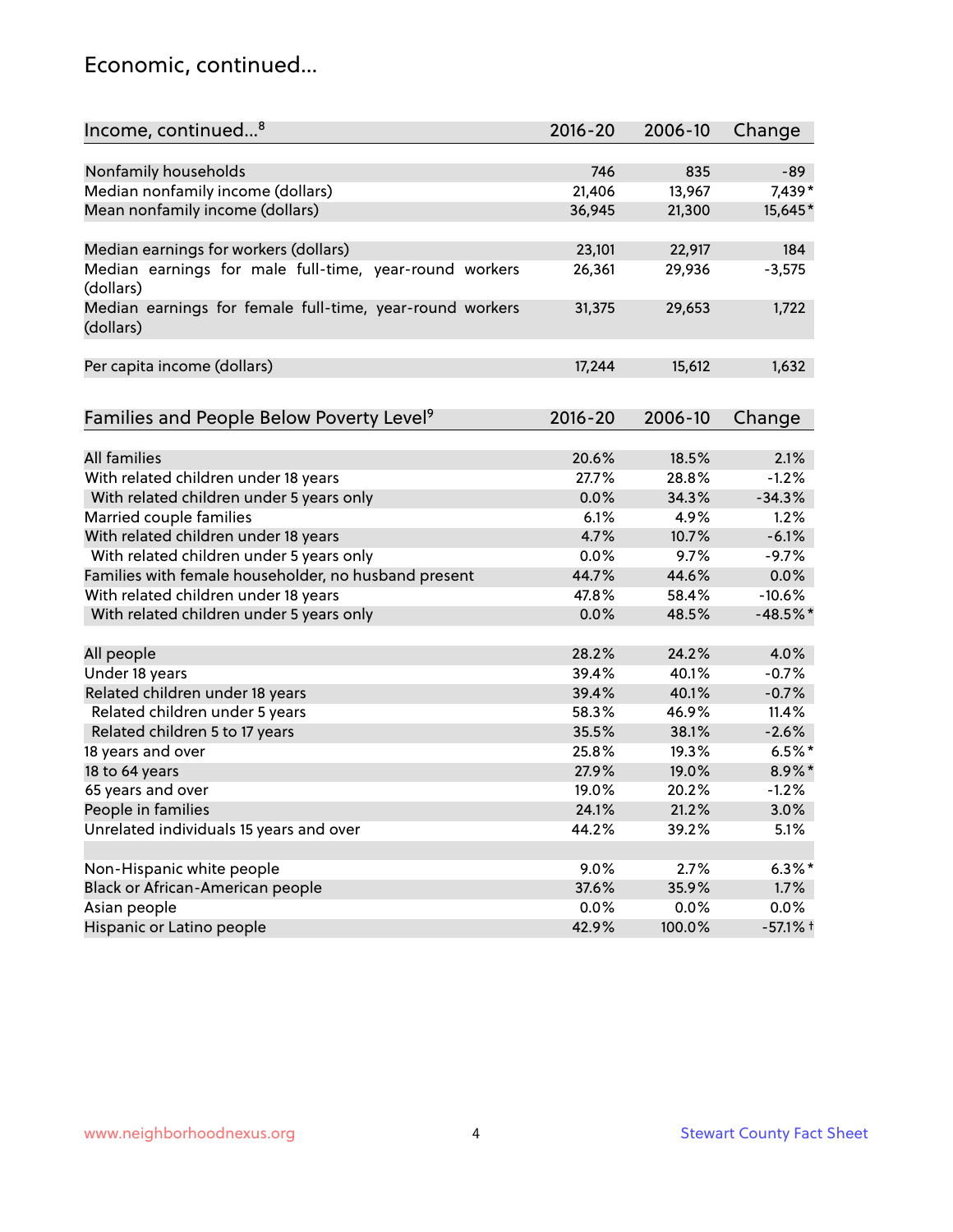# Employment

| Employment Status <sup>10</sup>                                                                          | 2010          | 2020          | Change    |
|----------------------------------------------------------------------------------------------------------|---------------|---------------|-----------|
| In Labor Force                                                                                           | 2,509         | 2,402         | 2,402     |
| <b>Unemployment Rate</b>                                                                                 | 5.7%          | 10.3%         | $-4.6%$   |
| Industry <sup>11</sup>                                                                                   | $2016 - 20$   | 2006-10       | Change    |
|                                                                                                          |               |               | $-467*$   |
| Civilian employed population 16 years and over<br>Agriculture, forestry, fishing and hunting, and mining | 1,710<br>6.1% | 2,177<br>6.8% | $-0.7%$   |
| Construction                                                                                             | 6.4%          | 6.1%          | 0.3%      |
| Manufacturing                                                                                            | 11.7%         | 14.7%         | $-3.0%$   |
| Wholesale trade                                                                                          | 0.0%          | 2.0%          | $-2.0%$   |
| Retail trade                                                                                             | 8.3%          | 7.4%          | 0.9%      |
| Transportation and warehousing, and utilities                                                            | 14.0%         | 5.5%          | $8.5\%$ * |
| Information                                                                                              | 0.0%          | 1.6%          | $-1.6%$   |
| Finance and insurance, and real estate and rental and leasing                                            | 3.5%          | 3.6%          | $-0.1%$   |
| Professional, scientific, and management, and administrative<br>and waste management services            | 2.7%          | 3.8%          | $-1.1%$   |
| Educational services, and health care and social assistance                                              | 26.0%         | 22.9%         | 3.1%      |
| Arts, entertainment, and recreation, and accommodation and<br>food services                              | 6.0%          | 9.7%          | $-3.7%$   |
| Other services, except public administration                                                             | 6.9%          | 5.1%          | 1.8%      |
| Public administration                                                                                    | 8.4%          | 10.8%         | $-2.4%$   |
| Occupation <sup>12</sup>                                                                                 | $2016 - 20$   | 2006-10       | Change    |
|                                                                                                          |               |               |           |
| Civilian employed population 16 years and over                                                           | 1,710         | 2,177         | $-467*$   |
| Management, business, science, and arts occupations                                                      | 20.1%         | 25.8%         | $-5.7%$   |
| Service occupations                                                                                      | 19.9%         | 19.5%         | 0.4%      |
| Sales and office occupations                                                                             | 21.2%         | 22.6%         | $-1.3%$   |
| Natural<br>and<br>maintenance<br>resources,<br>construction,<br>occupations                              | 12.2%         | 12.1%         | 0.1%      |
| Production, transportation, and material moving occupations                                              | 26.7%         | 20.1%         | 6.5%      |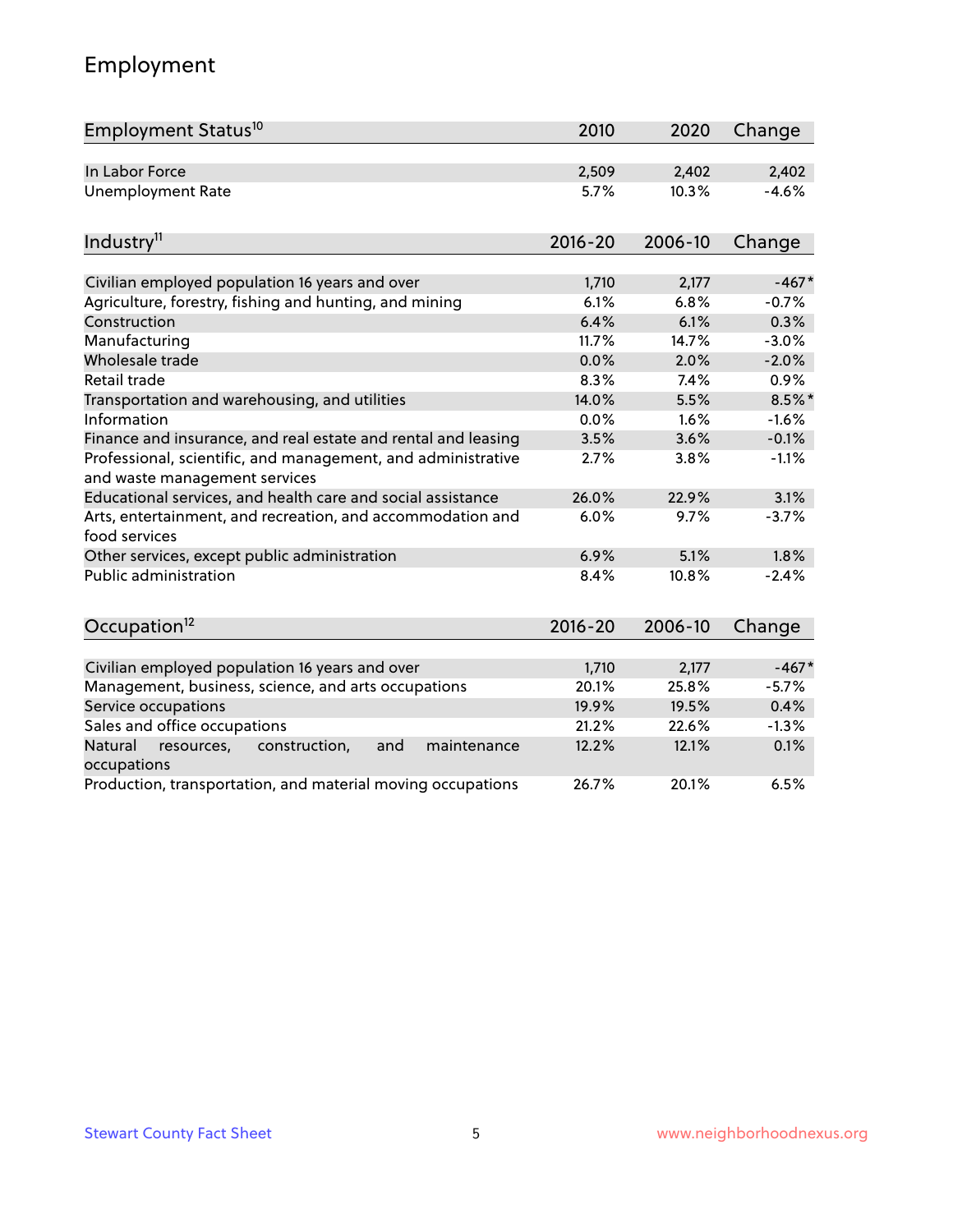# Employment, continued...

| Class of Worker <sup>13</sup>                          | $2016 - 20$ | 2006-10        | Change    |
|--------------------------------------------------------|-------------|----------------|-----------|
| Civilian employed population 16 years and over         | 1,710       | 2,177          | $-467*$   |
| Private wage and salary workers                        | 63.5%       | 64.8%          | $-1.3%$   |
| Government workers                                     | 27.0%       | 28.7%          | $-1.6%$   |
| Self-employed in own not incorporated business workers | 1.3%        | 6.2%           | $-4.9%$ * |
| <b>Unpaid family workers</b>                           | 8.2%        | 0.4%           | 7.8%      |
| Job Flows <sup>14</sup>                                | 2019        | 2010           | Change    |
|                                                        |             |                |           |
| Total Jobs in county                                   | 1,259       | 1,119          | 140       |
| Held by residents of county                            | 23.3%       | 38.9%          | $-15.6%$  |
| Held by non-residents of county                        | 76.7%       | 61.1%          | 15.6%     |
| Jobs by Industry Sector <sup>15</sup>                  | 2019        | 2010           | Change    |
| Total Jobs in county                                   | 1,259       | 1,119          | 140       |
| <b>Goods Producing sectors</b>                         | 7.7%        | 3.8%           | 3.9%      |
| Trade, Transportation, and Utilities sectors           | 6.5%        | 9.3%           | $-2.8%$   |
| All Other Services sectors                             | 85.8%       | 86.9%          | $-1.1%$   |
|                                                        |             |                |           |
| Total Jobs in county held by county residents          | 293         | 435            | $-142$    |
| <b>Goods Producing sectors</b>                         | 11.9%       | 4.8%           | 7.1%      |
| Trade, Transportation, and Utilities sectors           | 8.2%        | 10.1%          | $-1.9%$   |
| All Other Services sectors                             | 79.9%       | 85.1%          | $-5.2%$   |
| Jobs by Earnings <sup>16</sup>                         | 2019        | 2010           | Change    |
|                                                        |             |                |           |
| Total Jobs in county                                   | 1,259       | 1,119<br>25.5% | 140       |
| Jobs with earnings \$1250/month or less                | 16.0%       |                | $-9.4%$   |
| Jobs with earnings \$1251/month to \$3333/month        | 44.3%       | 60.0%          | $-15.6%$  |
| Jobs with earnings greater than \$3333/month           | 39.6%       | 14.6%          | 25.1%     |
| Total Jobs in county held by county residents          | 293         | 435            | $-142$    |
| Jobs with earnings \$1250/month or less                | 21.8%       | 36.1%          | $-14.2%$  |
| Jobs with earnings \$1251/month to \$3333/month        | 44.7%       | 53.3%          | $-8.6\%$  |
| Jobs with earnings greater than \$3333/month           | 33.4%       | 10.6%          | 22.9%     |
| Jobs by Age of Worker <sup>17</sup>                    | 2019        | 2010           | Change    |
|                                                        |             |                |           |
| Total Jobs in county                                   | 1,259       | 1,119          | 140       |
| Jobs with workers age 29 or younger                    | 21.2%       | 16.4%          | 4.9%      |
| Jobs with workers age 30 to 54                         | 55.0%       | 60.6%          | $-5.6%$   |
| Jobs with workers age 55 or older                      | 23.8%       | 23.1%          | 0.8%      |
|                                                        |             |                |           |
| Total Jobs in county held by county residents          | 293         | 435            | $-142$    |
| Jobs with workers age 29 or younger                    | 20.5%       | 13.6%          | 6.9%      |
| Jobs with workers age 30 to 54                         | 44.7%       | 55.9%          | $-11.2%$  |
| Jobs with workers age 55 or older                      | 34.8%       | 30.6%          | 4.2%      |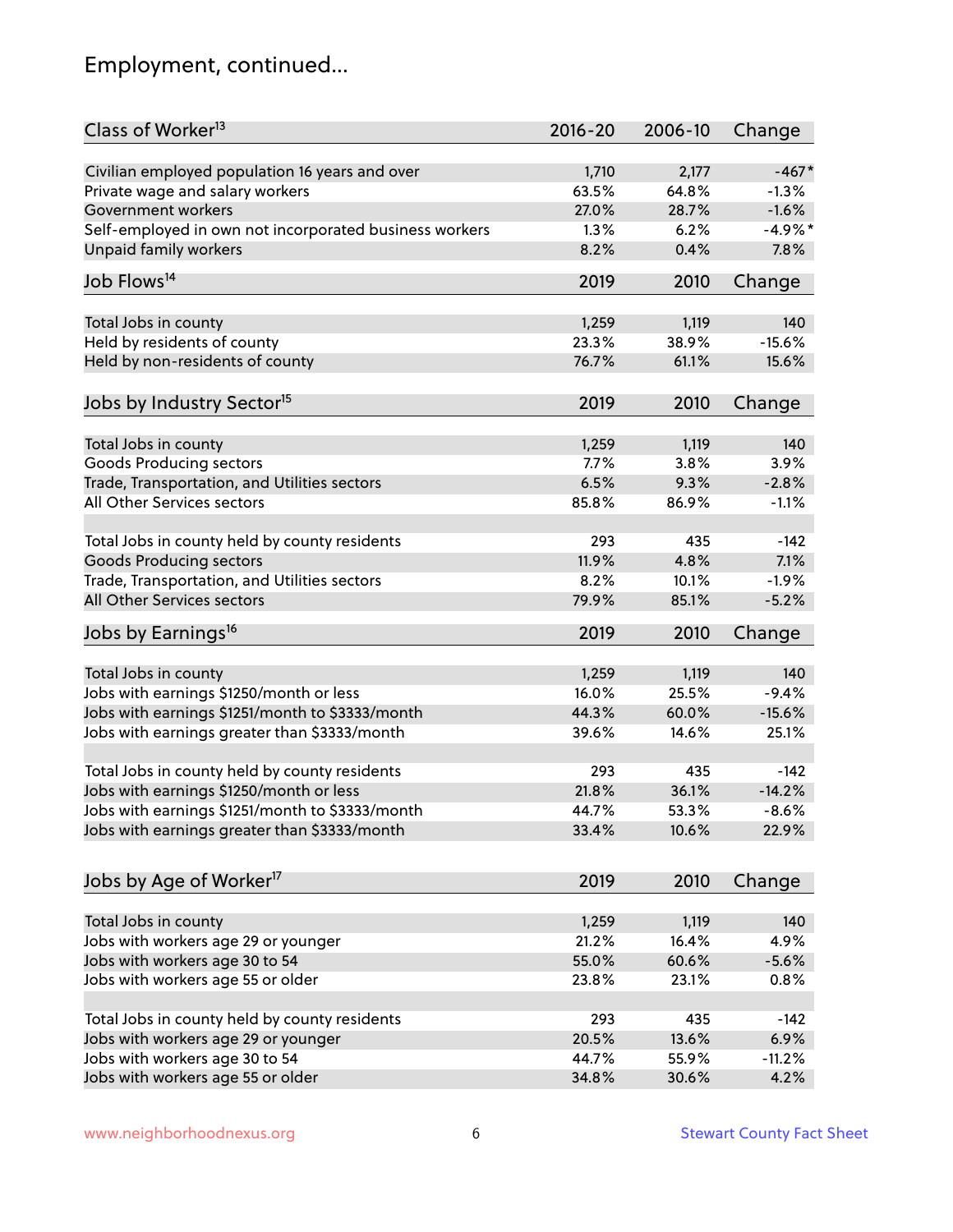#### Education

| Early Learning <sup>18</sup>                        |               |              | 2022    |
|-----------------------------------------------------|---------------|--------------|---------|
| Licensed Capacity of Early Learning Centers         |               |              | 0       |
| Licenced capacity per 1,000 children ages 0-4       |               |              | 0.0     |
| School Enrollment <sup>19</sup>                     | 2022          | 2010         | Change  |
|                                                     |               |              |         |
| <b>Enrolled in Public School</b>                    | 416           | 540          | $-124$  |
| White                                               | 5.8%          | 0.0%         | 5.8%    |
| <b>Black or African-American</b>                    | 92.1%<br>0.0% | 94.8%        | $-2.7%$ |
| Asian                                               |               | 0.0%         | 0.0%    |
| <b>Native American</b>                              | 0.0%          | 0.0%         | 0.0%    |
| Pacific Islander<br><b>Biracial or Multi-Racial</b> | 0.0%<br>1.7%  | 0.0%<br>0.0% | 0.0%    |
|                                                     |               |              | 1.7%    |
| Hispanic or Latino                                  | 0.5%          | 0.0%         | 0.5%    |
| Georgia Milestones: 3rd Grade Reading <sup>20</sup> |               |              | 2019    |
| Number of Students Tested                           |               |              | 37      |
| Proficient or Distinguished                         |               |              | 27.0%   |
| Georgia Milestones: 8th Grade Math <sup>21</sup>    |               |              | 2019    |
| <b>Number of Students Tested</b>                    |               |              | 32      |
| Proficient or Distinguished                         |               |              | 46.9%   |
|                                                     |               |              |         |
| Graduation Rates <sup>22</sup>                      | 2021          | 2012         | Change  |
| Cohort                                              | 28            | 29           | -1      |
| <b>High School Graduation Rate</b>                  | 85.7%         | 89.7%        | $-3.9%$ |
| Educational Attainment <sup>23</sup>                | $2016 - 20$   | 2006-10      | Change  |
|                                                     |               |              |         |
| Population 25 years and over                        | 5,097         | 4,021        | 1,076 * |
| Less than 9th grade                                 | 11.3%         | 9.4%         | 2.0%    |
| 9th to 12th grade, no diploma                       | 16.0%         | 20.3%        | $-4.2%$ |
| High school graduate (includes equivalency)         | 35.8%         | 38.1%        | $-2.3%$ |
| Some college, no degree                             | 19.3%         | 15.4%        | 3.9%    |
| Associate's degree                                  | 3.9%          | 5.9%         | $-2.0%$ |
| Bachelor's degree                                   | 8.2%          | 6.4%         | 1.8%    |
| Graduate or professional degree                     | 5.5%          | 4.6%         | 0.9%    |
|                                                     |               |              |         |
| Percent high school graduate or higher              | 72.7%         | 70.4%        | 2.3%    |
| Percent bachelor's degree or higher                 | 13.6%         | 11.0%        | 2.6%    |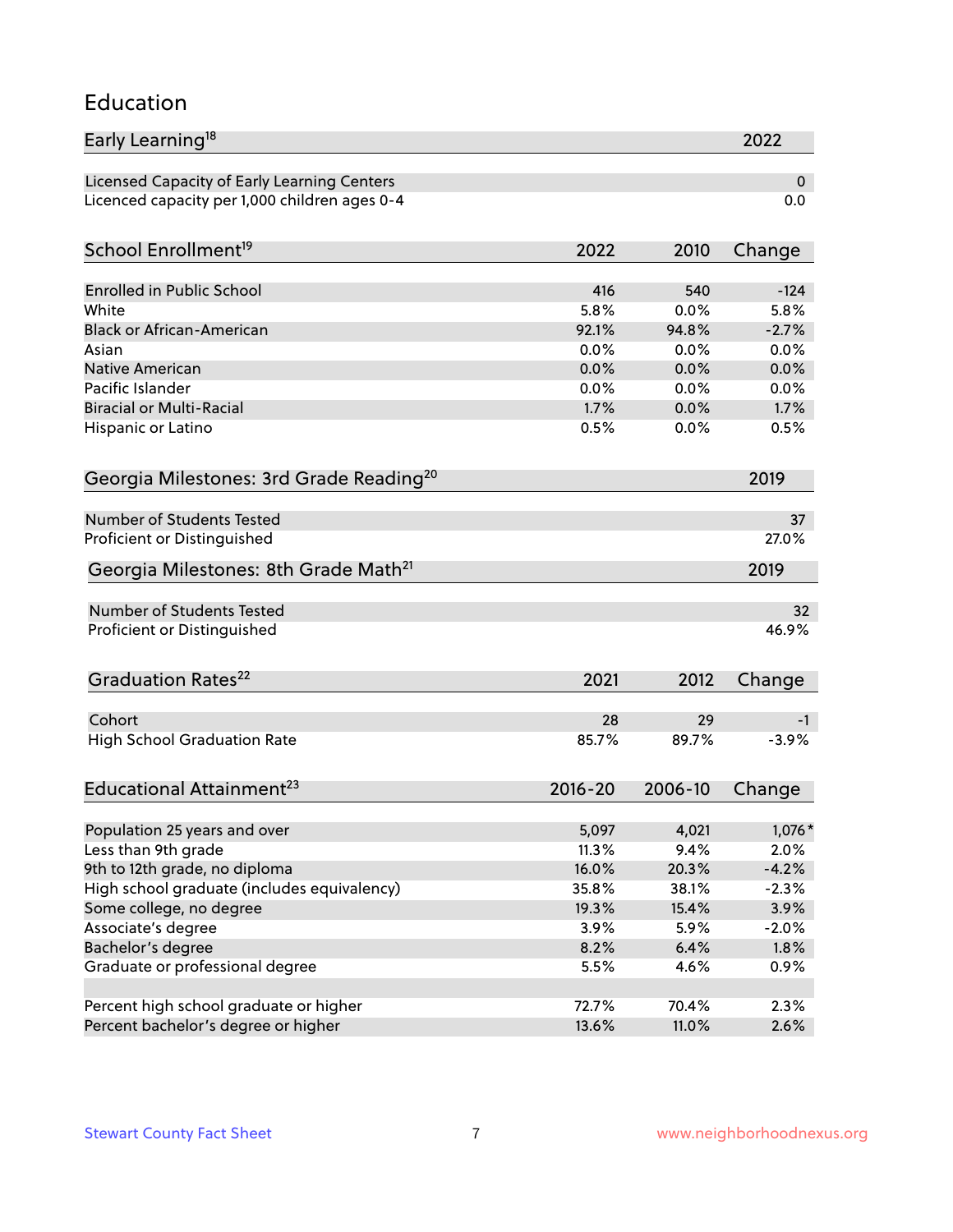#### Housing

| Households by Type <sup>24</sup>                     | 2016-20     | 2006-10 | Change      |
|------------------------------------------------------|-------------|---------|-------------|
|                                                      |             |         |             |
| <b>Total households</b>                              | 1,845       | 2,248   | $-403*$     |
| Family households (families)                         | 59.6%       | 62.9%   | $-3.3%$     |
| With own children under 18 years                     | 22.1%       | 22.5%   | $-0.4%$     |
| Married-couple family                                | 35.6%       | 33.9%   | 1.7%        |
| With own children of the householder under 18 years  | 11.9%       | 11.3%   | 0.6%        |
| Male householder, no wife present, family            | 2.2%        | 8.8%    | $-6.6%$ *   |
| With own children of the householder under 18 years  | 0.0%        | 3.1%    | $-3.1\%$ *  |
| Female householder, no husband present, family       | 21.8%       | 20.2%   | 1.6%        |
| With own children of the householder under 18 years  | 10.1%       | 8.1%    | 2.1%        |
| Nonfamily households                                 | 40.4%       | 37.1%   | 3.3%        |
| Householder living alone                             | 37.7%       | 32.8%   | 4.9%        |
| 65 years and over                                    | 18.3%       | 14.5%   | 3.8%        |
|                                                      |             |         |             |
| Households with one or more people under 18 years    | 27.4%       | 29.9%   | $-2.5%$     |
| Households with one or more people 65 years and over | 41.4%       | 35.1%   | 6.3%        |
|                                                      |             |         |             |
| Average household size                               | 2.28        | 2.53    | $-0.25$     |
| Average family size                                  | 3.05        | 3.34    | $-0.29$     |
|                                                      |             |         |             |
| Housing Occupancy <sup>25</sup>                      | 2016-20     | 2006-10 | Change      |
|                                                      |             |         |             |
| Total housing units                                  | 2,346       | 2,736   | $-390*$     |
| Occupied housing units                               | 78.6%       | 82.2%   | $-3.5%$     |
| Vacant housing units                                 | 21.4%       | 17.8%   | 3.5%        |
|                                                      |             |         |             |
| Homeowner vacancy rate                               | 0.9         | 2.1     | $-1.2$      |
| Rental vacancy rate                                  | 5.4         | 2.1     | $3.3*$      |
|                                                      |             |         |             |
| Units in Structure <sup>26</sup>                     | $2016 - 20$ | 2006-10 | Change      |
|                                                      |             |         |             |
| Total housing units                                  | 2,346       | 2,736   | $-390*$     |
| 1-unit, detached                                     | 60.7%       | 70.7%   | $-10.1\%$ * |
| 1-unit, attached                                     | 0.4%        | 0.3%    | 0.1%        |
| 2 units                                              | 1.0%        | 2.4%    | $-1.4%$     |
| 3 or 4 units                                         | 1.1%        | 1.4%    | $-0.3%$     |
| 5 to 9 units                                         | 0.5%        | 0.6%    | $-0.2%$     |
| 10 to 19 units                                       | 1.4%        | 0.1%    | $1.4\%$ *   |
| 20 or more units                                     | 0.0%        | 0.3%    | $-0.3%$     |
| Mobile home                                          | 35.0%       | 24.1%   | 10.8%*      |
|                                                      |             |         |             |
| Boat, RV, van, etc.                                  | 0.0%        | $0.0\%$ | 0.0%        |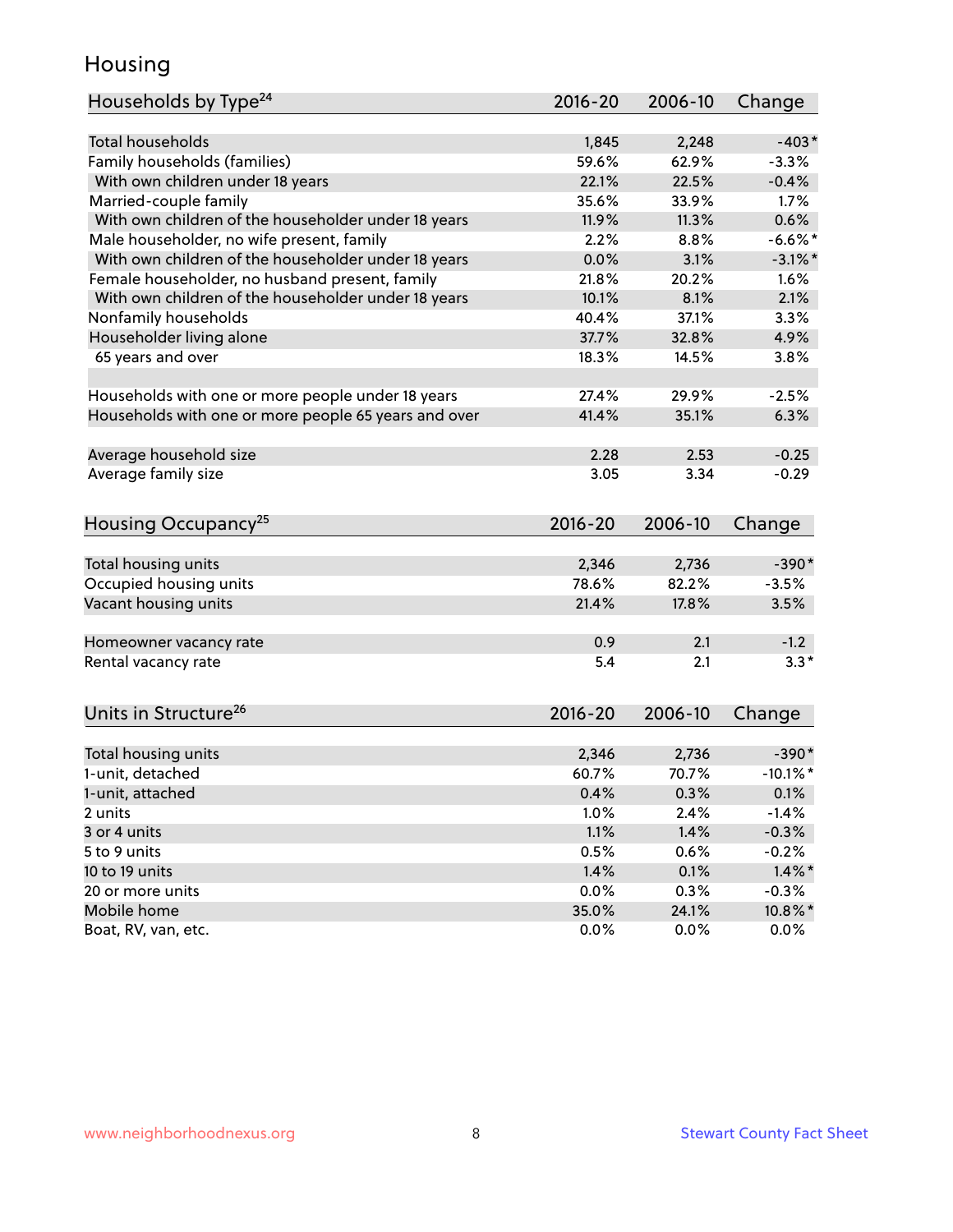# Housing, Continued...

| Year Structure Built <sup>27</sup>             | 2016-20        | 2006-10        | Change           |
|------------------------------------------------|----------------|----------------|------------------|
| Total housing units                            | 2,346          | 2,736          | $-390*$          |
| Built 2014 or later                            | 0.7%           | (X)            | (X)              |
| Built 2010 to 2013                             | 0.3%           | (X)            | (X)              |
| Built 2000 to 2009                             | 6.4%           | 0.7%           | $5.7\%$ *        |
| Built 1990 to 1999                             | 22.5%          | 12.5%          | 10.0%*           |
| Built 1980 to 1989                             | 11.0%          | 11.8%          | $-0.8%$          |
| Built 1970 to 1979                             | 22.7%          | 19.6%          | 3.1%             |
| Built 1960 to 1969                             | 16.5%          | 15.5%          | 0.9%             |
| Built 1950 to 1959                             | 6.8%           | 9.3%           | $-2.5%$          |
| Built 1940 to 1949                             | 3.9%           | 6.9%           | $-3.1%$          |
| Built 1939 or earlier                          | 9.2%           | 23.6%          | $-14.4\%$ *      |
| Housing Tenure <sup>28</sup>                   | $2016 - 20$    | 2006-10        | Change           |
| Occupied housing units                         | 1,845          | 2,248          | $-403*$          |
| Owner-occupied                                 | 70.5%          | 68.9%          | 1.6%             |
| Renter-occupied                                | 29.5%          | 31.1%          | $-1.6%$          |
| Average household size of owner-occupied unit  | 2.38           | 2.55           | $-0.17$          |
| Average household size of renter-occupied unit | 2.05           | 2.50           | $-0.46$          |
| Residence 1 Year Ago <sup>29</sup>             | 2016-20        | 2006-10        | Change           |
| Population 1 year and over                     | 6,432          | 5,803          | 629*             |
| Same house                                     | 69.3%          | 94.2%          | $-24.9%$ *       |
| Different house in the U.S.                    | 22.3%          | 5.7%           | 16.6%*           |
| Same county                                    | 3.4%           | 2.6%           | 0.8%             |
| Different county                               | 18.9%          | 3.1%           | 15.8%*           |
| Same state                                     | 10.7%          | 2.1%           | $8.6\%*$         |
| Different state                                | 8.1%           | 0.9%           | $7.2\%$ *        |
| Abroad                                         | 8.4%           | 0.1%           | $8.2\%$ *        |
| Value of Housing Unit <sup>30</sup>            | $2016 - 20$    | 2006-10        | Change           |
| Owner-occupied units                           | 1,300          | 1,548          | $-248*$          |
| Less than \$50,000                             | 56.2%          | 50.5%          | 5.7%             |
| \$50,000 to \$99,999                           | 22.8%          | 25.9%          | $-3.1%$          |
| \$100,000 to \$149,999                         | 4.8%           | 12.1%          | $-7.2%$ *        |
| \$150,000 to \$199,999                         | 8.9%           | 4.6%           | 4.3%*            |
| \$200,000 to \$299,999                         | 4.0%           | 5.0%           | $-1.0%$          |
| \$300,000 to \$499,999                         | 2.2%           | 1.2%           | 1.0%             |
| \$500,000 to \$999,999                         | 0.9%           | 0.7%           | 0.2%             |
| \$1,000,000 or more<br>Median (dollars)        | 0.0%<br>44,100 | 0.0%<br>49,500 | 0.0%<br>$-5,400$ |
| Mortgage Status <sup>31</sup>                  | 2016-20        | 2006-10        | Change           |
| Owner-occupied units                           | 1,300          | 1,548          | $-248*$          |
| Housing units with a mortgage                  | 21.1%          | 32.8%          | $-11.7%$ *       |
| Housing units without a mortgage               | 78.9%          | 67.2%          | $11.7\%$ *       |
|                                                |                |                |                  |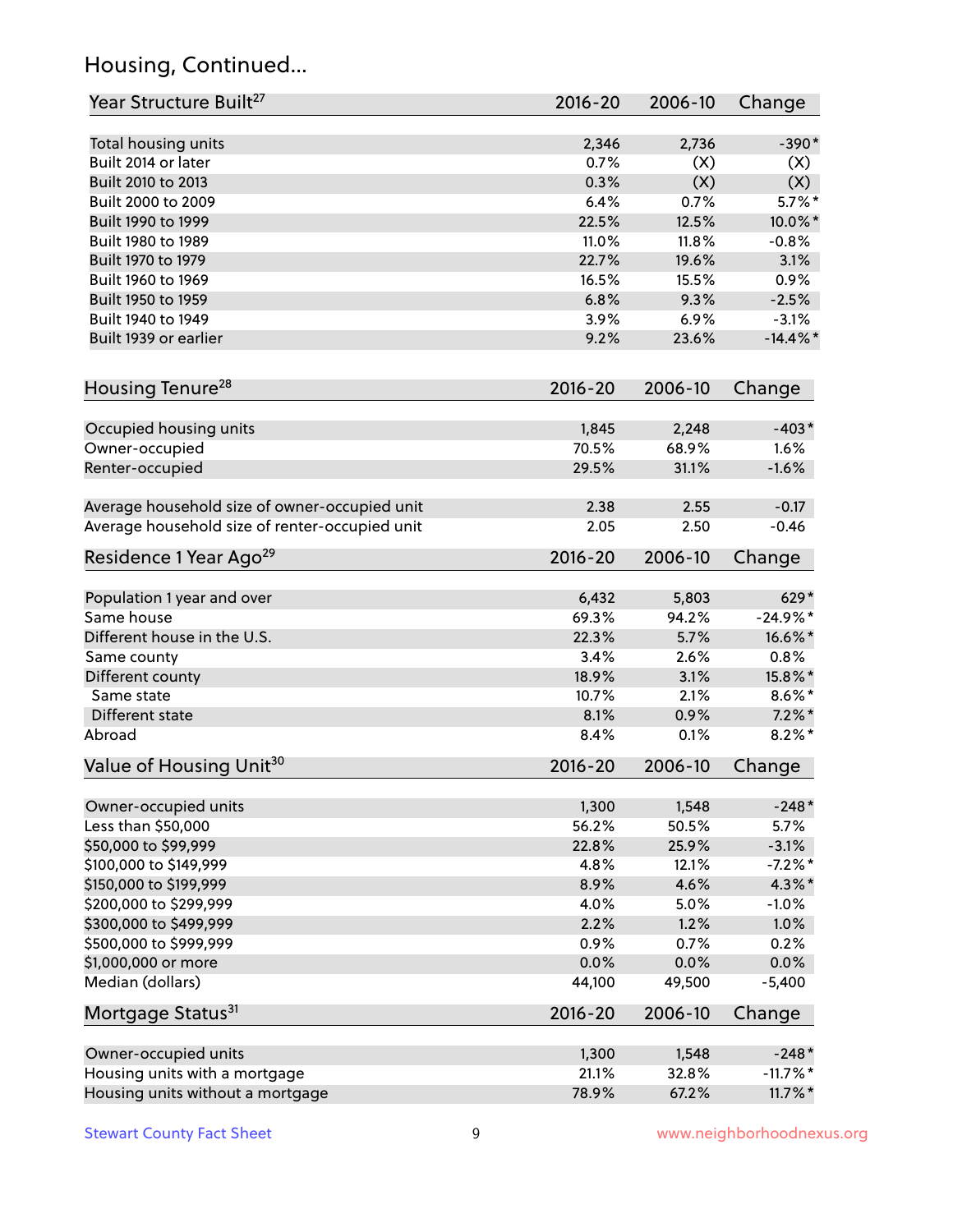# Housing, Continued...

| Selected Monthly Owner Costs <sup>32</sup>                                            | 2016-20     | 2006-10 | Change      |
|---------------------------------------------------------------------------------------|-------------|---------|-------------|
| Housing units with a mortgage                                                         | 274         | 507     | $-233*$     |
| Less than \$300                                                                       | 0.0%        | 4.5%    | $-4.5%$     |
| \$300 to \$499                                                                        | 0.0%        | 10.7%   | $-10.7%$    |
| \$500 to \$999                                                                        | 50.7%       | 60.6%   | $-9.8%$     |
| \$1,000 to \$1,499                                                                    | 27.7%       | 21.1%   | 6.6%        |
| \$1,500 to \$1,999                                                                    | 7.7%        | 3.2%    | 4.5%        |
| \$2,000 to \$2,999                                                                    | 9.5%        | 0.0%    | 9.5%        |
| \$3,000 or more                                                                       | 4.4%        | 0.0%    | 4.4%        |
| Median (dollars)                                                                      | 998         | 841     | $157*$      |
|                                                                                       |             |         |             |
| Housing units without a mortgage                                                      | 1,026       | 1,041   | $-15$       |
| Less than \$150                                                                       | 12.8%       | 7.2%    | $5.6\%$ *   |
| \$150 to \$249                                                                        | 7.0%        | 21.7%   | $-14.7\%$ * |
| \$250 to \$349                                                                        | 27.7%       | 11.4%   | 16.2%*      |
| \$350 to \$499                                                                        | 33.7%       | 35.1%   | $-1.3%$     |
| \$500 to \$699                                                                        | 16.2%       | 20.8%   | $-4.7%$     |
| \$700 or more                                                                         | 2.6%        | 3.7%    | $-1.1%$     |
| Median (dollars)                                                                      | 365         | 375     | $-10$       |
| Selected Monthly Owner Costs as a Percentage of<br>Household Income <sup>33</sup>     | $2016 - 20$ | 2006-10 | Change      |
| Housing units with a mortgage (excluding units where<br>SMOCAPI cannot be computed)   | 271         | 503     | $-232*$     |
| Less than 20.0 percent                                                                | 31.0%       | 46.1%   | $-15.1%$    |
| 20.0 to 24.9 percent                                                                  | 9.6%        | 4.6%    | 5.0%        |
| 25.0 to 29.9 percent                                                                  | 24.0%       | 6.8%    | $17.2\%$ *  |
| 30.0 to 34.9 percent                                                                  | 0.0%        | 10.7%   | $-10.7\%$ * |
| 35.0 percent or more                                                                  | 35.4%       | 31.8%   | 3.6%        |
| Not computed                                                                          | 3           | 4       | -1          |
|                                                                                       |             |         |             |
| Housing unit without a mortgage (excluding units where<br>SMOCAPI cannot be computed) | 998         | 1,008   | $-10$       |
| Less than 10.0 percent                                                                | 38.4%       | 39.0%   | $-0.6%$     |
| 10.0 to 14.9 percent                                                                  | 18.5%       | 24.8%   | $-6.3%$     |
| 15.0 to 19.9 percent                                                                  | 13.1%       | 11.0%   | 2.1%        |
| 20.0 to 24.9 percent                                                                  | 6.4%        | 7.5%    | $-1.1%$     |
| 25.0 to 29.9 percent                                                                  | 6.9%        | 3.2%    | 3.7%        |
| 30.0 to 34.9 percent                                                                  | 1.9%        | 1.9%    | 0.0%        |
| 35.0 percent or more                                                                  | 14.7%       | 12.6%   | 2.1%        |
| Not computed                                                                          | 28          | 33      | $-5$        |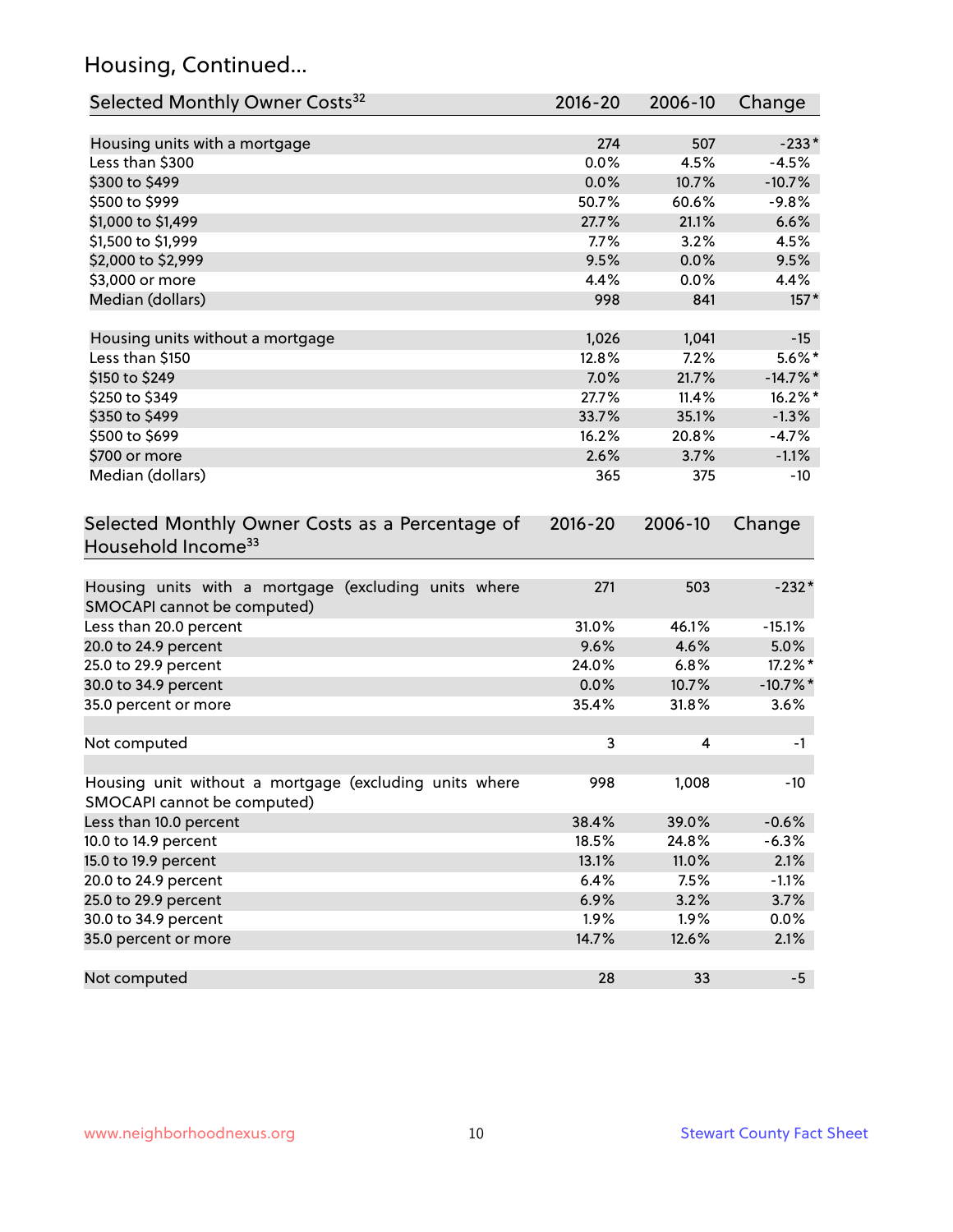#### Housing, Continued...

| Gross Rent <sup>34</sup>                                     | 2016-20     | 2006-10 | Change     |
|--------------------------------------------------------------|-------------|---------|------------|
|                                                              |             |         |            |
| Occupied units paying rent                                   | 454         | 476     | $-22$      |
| Less than \$200                                              | 7.5%        | 3.8%    | 3.7%       |
| \$200 to \$499                                               | 23.8%       | 63.4%   | $-39.7%$ * |
| \$500 to \$749                                               | 17.2%       | 26.1%   | $-8.9%$    |
| \$750 to \$999                                               | 46.5%       | 5.5%    | 41.0%*     |
| \$1,000 to \$1,499                                           | 4.6%        | $1.3\%$ | 3.4%       |
| \$1,500 to \$1,999                                           | 0.4%        | 0.0%    | 0.4%       |
| \$2,000 or more                                              | 0.0%        | 0.0%    | $0.0\%$    |
| Median (dollars)                                             | 803         | 432     | $371*$     |
| No rent paid                                                 | 91          | 224     | $-133*$    |
| Gross Rent as a Percentage of Household Income <sup>35</sup> | $2016 - 20$ | 2006-10 | Change     |
| Occupied units paying rent (excluding units where GRAPI      | 452         | 440     | 12         |
| cannot be computed)                                          |             |         |            |
| Less than 15.0 percent                                       | 5.1%        | 13.4%   | $-8.3%$    |
| 15.0 to 19.9 percent                                         | 16.2%       | 19.8%   | $-3.6%$    |
| 20.0 to 24.9 percent                                         | 3.8%        | 10.0%   | $-6.2%$    |

25.0 to 29.9 percent 33.0% 9.8% 23.2%\* 30.0 to 34.9 percent 20.6% 8.0% 12.6% 12.6% 12.6% 12.6% 12.6% 12.6% 12.6% 12.6% 12.6% 12.6% 12.6% 12.6% 12.6%<br>21.5% 21.5% 17.6% 17.6% 17.6% 17.6% 17.6% 17.6% 17.6% 17.6% 17.6% 17.6% 17.6% 17.6% 17.6% 17.6% 17.6% 17.6% 1

Not computed and the set of the set of the set of the set of the set of the set of the set of the set of the set of the set of the set of the set of the set of the set of the set of the set of the set of the set of the set

35.0 percent or more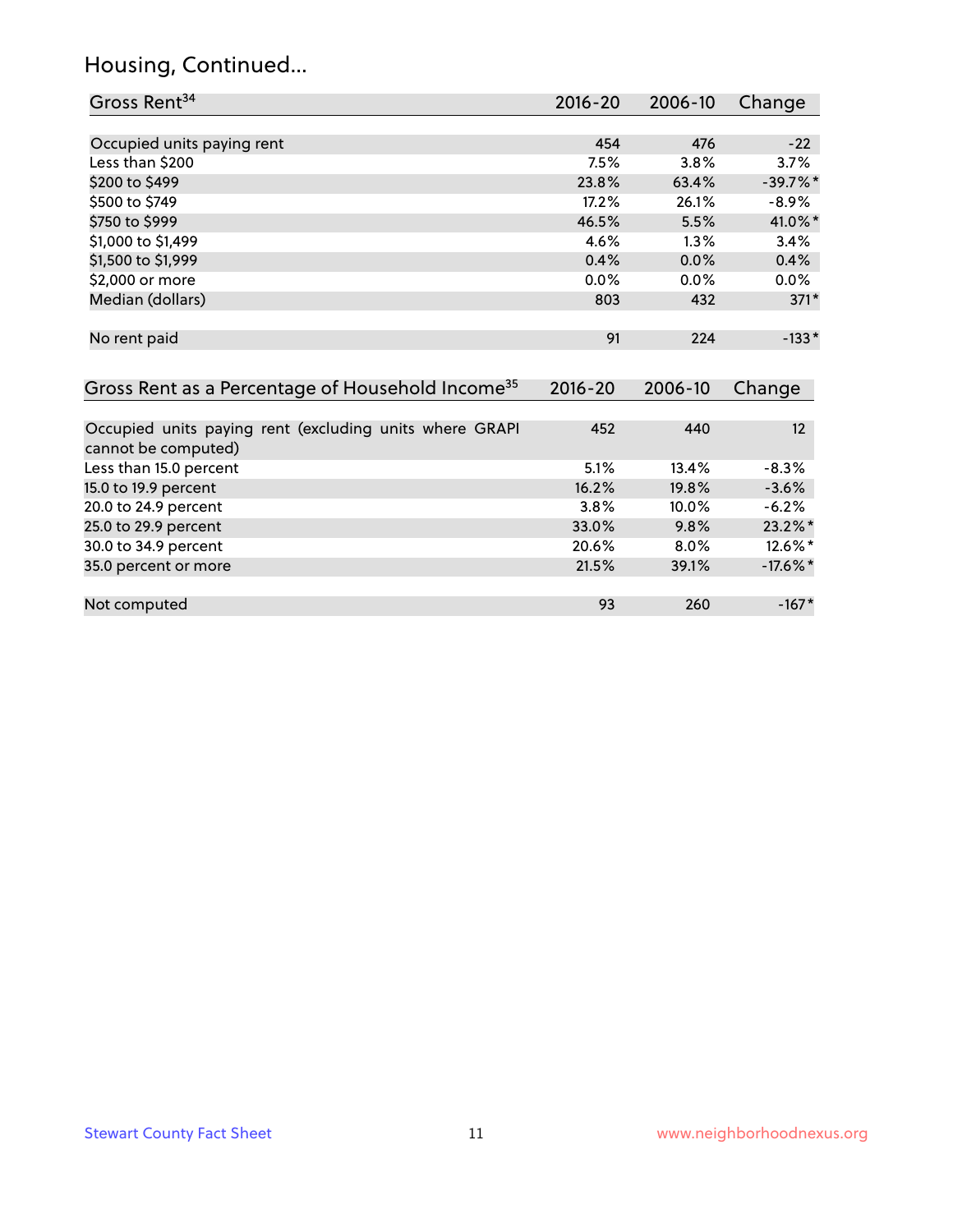# Community Involvement

| Voter Registration and Turnout <sup>36</sup> | 2020  |
|----------------------------------------------|-------|
|                                              |       |
| Active registered voters                     | 2,885 |
| Number voted in Presidential election        | 1.971 |
| Percent voted in Presidential election       | 68.3% |

#### Transportation

| Commuting to Work <sup>37</sup>           | 2016-20     | 2006-10 | Change     |
|-------------------------------------------|-------------|---------|------------|
|                                           |             |         |            |
| Workers 16 years and over                 | 1,670       | 2,140   | $-470*$    |
| Car, truck, or van - drove alone          | 81.8%       | 64.4%   | $17.4\%$ * |
| Car, truck, or van - carpooled            | 17.9%       | 26.8%   | $-8.9\%$ * |
| Public transportation (excluding taxicab) | $0.0\%$     | $0.0\%$ | 0.0%       |
| Walked                                    | 0.2%        | 2.9%    | $-2.8%$    |
| Other means                               | $0.0\%$     | 2.5%    | $-2.5%$    |
| Worked at home                            | 0.1%        | 3.4%    | $-3.2\%$ * |
|                                           |             |         |            |
| Mean travel time to work (minutes)        | 32.5        | 29.0    | 3.5        |
|                                           |             |         |            |
| Vehicles Available <sup>38</sup>          | $2016 - 20$ | 2006-10 | Change     |
|                                           |             |         |            |
| Occupied housing units                    | 1,845       | 2,248   | $-403*$    |
| No vehicles available                     | 11.9%       | 16.9%   | $-5.0%$    |
| 1 vehicle available                       | 32.6%       | 29.6%   | 2.9%       |
| 2 vehicles available                      | 32.0%       | 31.6%   | 0.4%       |
| 3 or more vehicles available              | 23.5%       | 21.9%   | $1.6\%$    |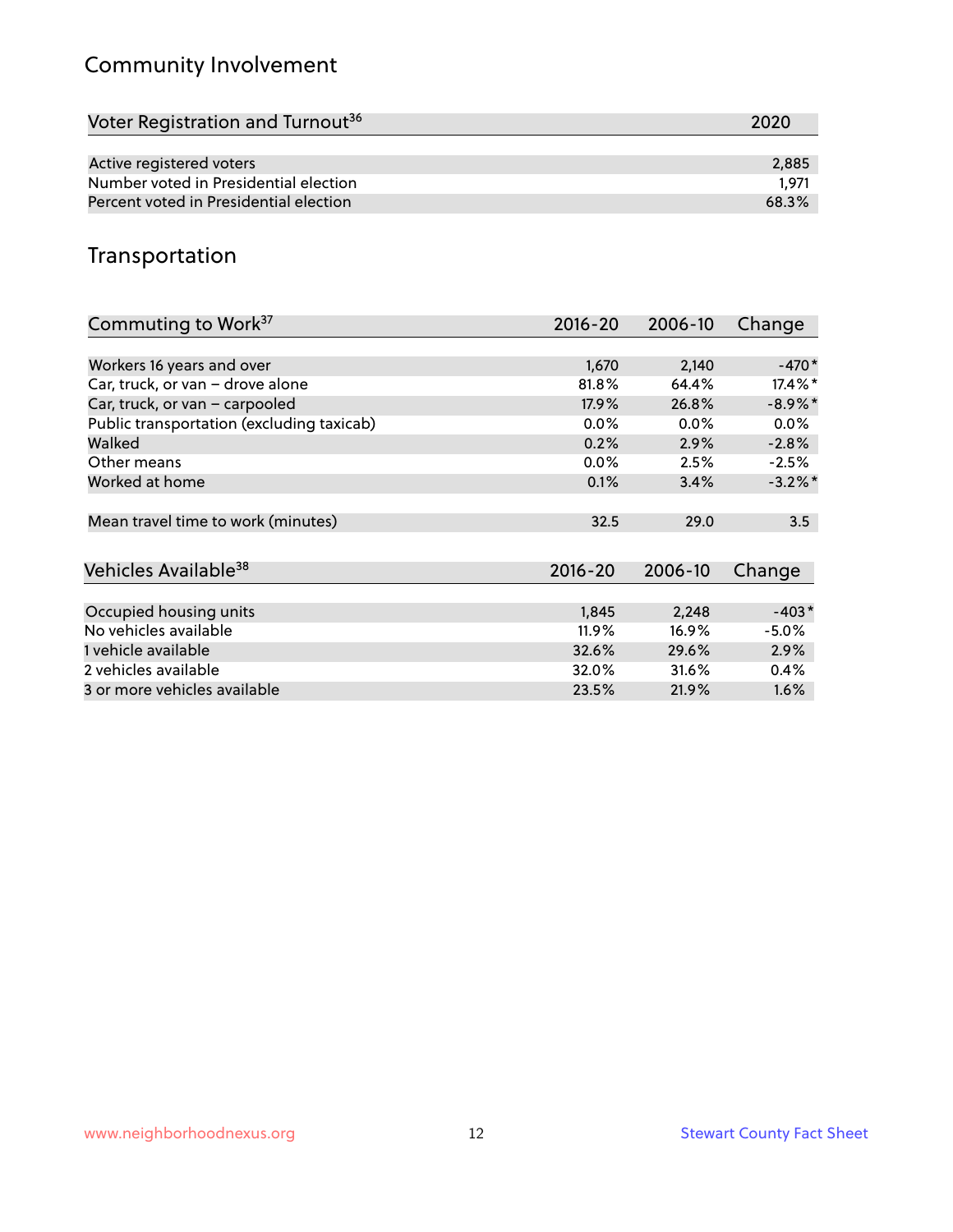#### Health

| Health Insurance coverage <sup>39</sup> | 2016-20 |
|-----------------------------------------|---------|
|-----------------------------------------|---------|

| Civilian Noninstitutionalized Population                | 4,190 |
|---------------------------------------------------------|-------|
| With health insurance coverage                          | 87.5% |
| With private health insurance coverage                  | 55.7% |
| With public health coverage                             | 50.7% |
| No health insurance coverage                            | 12.5% |
| Civilian Noninstitutionalized Population Under 19 years | 787   |
| No health insurance coverage                            | 3.7%  |
| Civilian Noninstitutionalized Population 19 to 64 years | 2,608 |
| In labor force:                                         | 1,624 |
| Employed:                                               | 1,535 |
| With health insurance coverage                          | 84.7% |
| With private health insurance coverage                  | 27.0% |
| With public coverage                                    | 20.2% |
| No health insurance coverage                            | 15.3% |
| Unemployed:                                             | 89    |
| With health insurance coverage                          | 70.8% |
| With private health insurance coverage                  | 27.0% |
| With public coverage                                    | 64.0% |
| No health insurance coverage                            | 29.2% |
| Not in labor force:                                     | 984   |
| With health insurance coverage                          | 76.3% |
| With private health insurance coverage                  | 45.0% |
| With public coverage                                    | 48.2% |
| No health insurance coverage                            | 23.7% |

# **Health Factors Most Recent** And The Control of the Control of The Control of The Control of The Control of The Control of The Control of The Control of The Control of The Control of The Control of The Control of The Contr

| Premature Death (YPLL before age 75 per 100,000 population, age-adjusted) <sup>40</sup> | 11,739.7 |
|-----------------------------------------------------------------------------------------|----------|
| Average number of Physically Unhealthy Days <sup>41</sup>                               | 5.8      |
| Average number of Mentally Unhealthy Days <sup>42</sup>                                 | 5.2      |
| Low Birthweight Births <sup>43</sup>                                                    | 13.7%    |
| Diabetes Prevalence <sup>44</sup>                                                       | 18.7%    |
| HIV Prevalence (per 100,000 population) <sup>45</sup>                                   | 1,181.2  |
| Rate, Deduplicated ER Visits for Asthma, Ages 0-1746                                    | 1.164.3  |